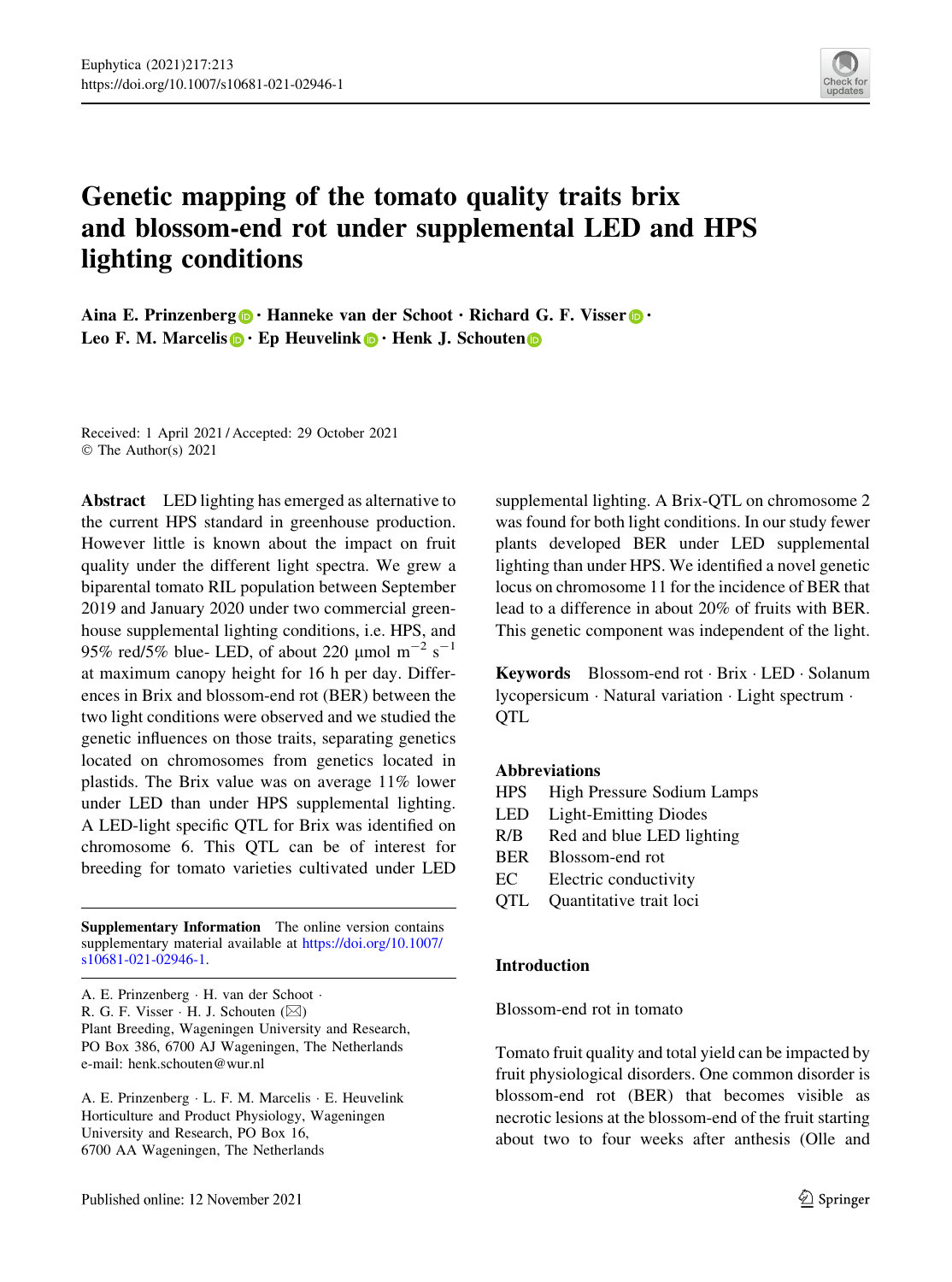Williams [2017;](#page-10-0) Djangsou et al. [2019\)](#page-9-0). In addition, BER can also develop inside the fruit and affect the seeds and pulp (Ho et al. [1999](#page-9-0)). Two major factors triggering BER have been discussed, i.e. a calcium deficiency in the fruit and abiotic stresses (Saure [2001](#page-10-0); Djangsou et al. [2019\)](#page-9-0). The latter can act indirectly on the calcium supply or lead to reactive oxygen species (ROS) accumulation that in turn can lead to membrane and cell damage (Mestre et al. [2012](#page-10-0); Djangsou et al. [2019\)](#page-9-0). Calcium deficiency is thought to occur in the distal side of the rapidly growing fruit and there leads to membrane instability, breakdown and subsequent tissue damage (Ikeda and Kanayama [2015\)](#page-9-0). Environmental factors that induce BER include drought (Franco et al. [1999](#page-9-0)) or low oxygen supply to the roots in hydroponic culture (Tachibana [1991](#page-10-0)), salinity (Zhai et al. [2015](#page-10-0)), increased temperature, and light (Adams and Ho [1993](#page-9-0)). There is very little knowledge on the light spectrum effect on BER. Far red light absorbing films for greenhouse coverage were mentioned to reduce BER in tomato (Gruda and Tanny [2014](#page-9-0)). A strong genetic component is assumed as well, as natural variation for BER was identified with susceptible and less susceptible cultivars for BER (Ho et al. [1993,](#page-9-0) [1995](#page-9-0)). Also grafting on specific root stocks showed benefits to prevent BER (Fan et al. [2011](#page-9-0); Latifah et al. [2020\)](#page-9-0). An introgression line carrying a Solanum pennellii chromosomal segment on chromosome 8 in an S. lycopersicum background had less BER and a higher calcium and potassium content in the fruit than the S. lycopersicum parent (Uozumi et al. [2012\)](#page-10-0). This appears to be the only quantitative genetic study on BER.

#### Light effect on fruit Brix and genetic studies

Another major factor in tomato fruit quality is the taste and nutritional value. One important estimate for that is the Brix. The Brix index represents the total soluble solids content, that is measured by means of transmissivity of the solution, and incorporates organic acids as well as carbohydrates (Helyes and Lugasi [2006\)](#page-9-0). Brix increases with higher electric conductivity (EC) of the nutrient solution (Wu et al. [2004](#page-10-0)) and decreases with more water supply (Helyes et al. [2012](#page-9-0)). Additional red light during the night was found to slightly increase Brix in a cherry tomato (Lo et al. [2014\)](#page-9-0). In other cultivars intercanopy lighting had no significant effect on Brix neither with 80% red and 20% blue (Paponov et al.  $2020$ ) nor 95% red and 5% blue light-emitting diode (LED) lights (Dzakovich et al. [2015](#page-9-0)); however, intercanopy lighting with red and far red LEDs increased Brix (Kim et al. [2020](#page-9-0)). Natural variation in Brix was identified in several studies of tomato (Haydar and Islam [2007](#page-9-0); Helyes et al. [2008\)](#page-9-0), as well as quantitative trait loci (Paterson et al. [1990;](#page-10-0) QTL; Lecomte et al. [2004\)](#page-9-0). Introgression lines of wild alleles that conferred higher Brix content either due to increased organic acids (Ikeda et al. [2013\)](#page-9-0) or sucrose (Baxter et al. [2005\)](#page-9-0) were developed. To our understanding there is presently no study on the light interaction on quantitative trait loci (QTL) for Brix though the natural variation and differing results of red light on different cultivars suggest a genetic component for the light effect.

We aimed to identify if there is a light spectra dependent genetic basis for fruit quality. To that end, we grew a tomato recombinant inbred lines (RIL) population under conventional high pressure sodium (HPS) and LED supplementary light conditions in greenhouse compartments to determine fruit quality traits, especially Brix. We observed a segregation of BER in the population with different severity in the two light treatments. A genetic study was performed to reveal quantitative trait loci for Brix as well as BER and to determine if the light factors have a differential impact on the different genotypes.

#### Materials and methods

#### Plant materials

An F5 RIL population was derived from reciprocal crosses of the parents Ailsa Craig and Kentucky Beefsteak (TR00021), hereafter abbreviated with "A  $\sim$  K". Among the 148 individuals in the population 75 genotypes have Ailsa Craig as a mother and 73 plants Kentucky Beefsteak as a mother. The crossings between the parental genotypes and selfing of the F1 plants were performed at Wageningen University & Research, whereas the RIL populations from the F2 populations were developed and genotyped (F4 generation) by Nunhems Netherlands B.V. The genotyping was done with 185 KASP markers (2.9% of marker calls scored as heterozygous and were excluded from the QTL analysis).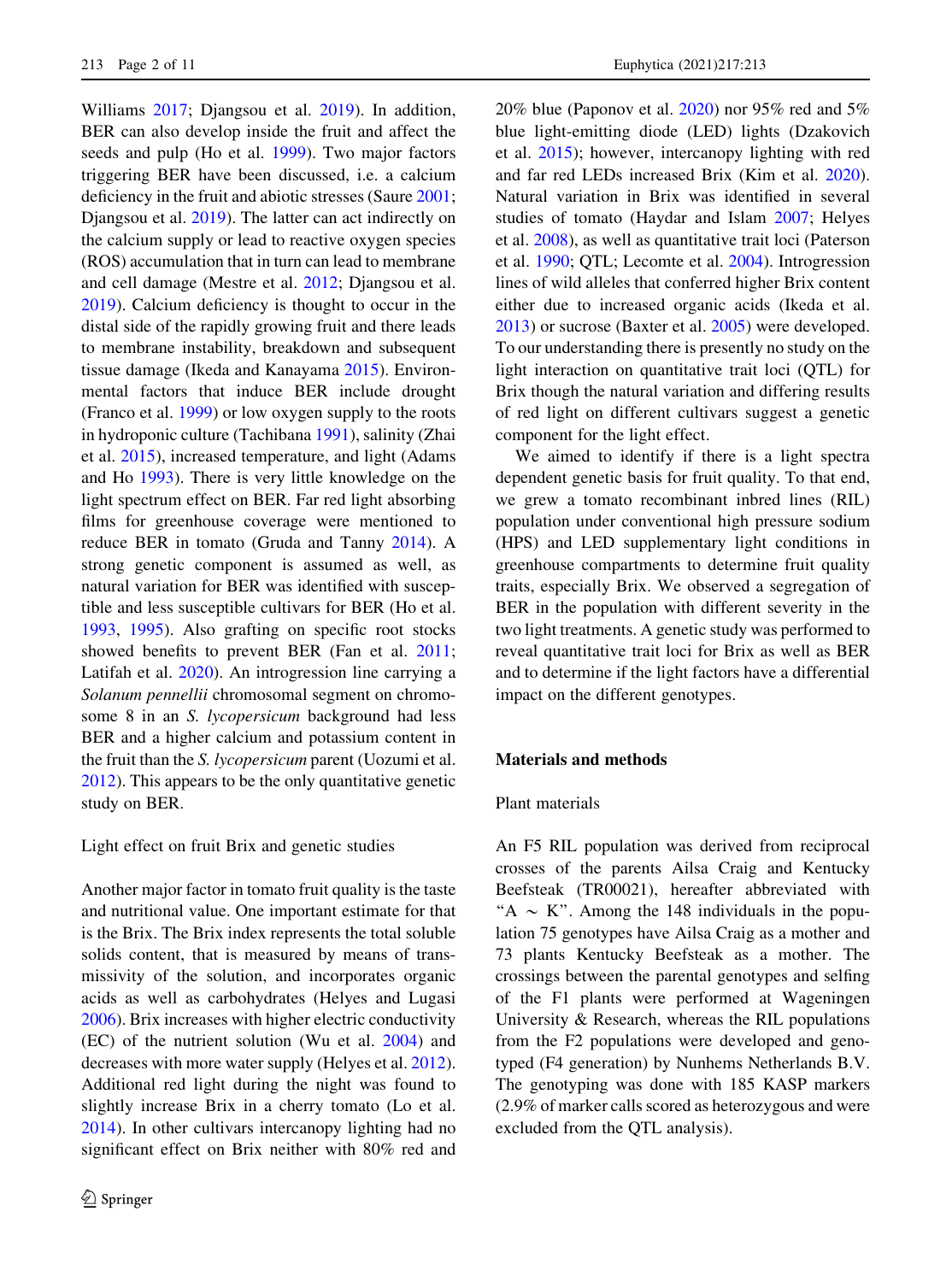#### Plant growth conditions

For the phenotyping of the RIL populations, the plants were grown in glasshouses of Unifarm (Wageningen University and Research) between September 2019 and January 2020. The plants were sown, measured and harvested in eight batches spread over two weeks. The plants were pre-grown on ebb and flood tables for four and a half weeks under natural lighting (supplemented with approximately 100  $\mu$ mol m<sup>-2</sup> s<sup>-1</sup> HPS light 16 h before sunset unless the outside global radiation was above 250 W  $\text{m}^{-2}$ ). Afterwards the plants were divided onto two compartments  $(12 \text{ m} \times 12 \text{ m})$  planted in double rows (ca. 2.2 plants per  $m<sup>2</sup>$ ) with drip irrigation. In each compartment the same set of 148 genotypes was grown with one replicate each as well as six replicates of each parent of the RIL population. A border row of plants was grown that was not measured (to avoid a border effect). The plants were kept at a height of approximately 2.5 m to ensure near equal supplemental light distribution for all genotypes. The two compartments differed in the supplemental lighting system, with an average of about 220  $\mu$ mol m<sup>-2</sup> s<sup>-1</sup> supplemental lighting (measured at 2.5 m over ground on several spots per row within each compartment) of either 95% red and 5% blue LEDs (Green Power LED top lighting module DR/B LB, 190 W, Philips) or high pressure sodium lamps (HPS; Master green power, cgt 400 W, Philips). The lamps hung at ca. 3.5 m over ground. Supplemental lighting was provided for 16 h, ending at sunset. The plants were grown on stone-wool (Rockwool Grodan B.V., Roermond, The Netherlands), irrigated with nutrient solution:  $NH<sub>4</sub>$  1.2 mM, K 7.2 mM, Ca 4 mM, Mg 1.82 mM, NO<sub>3</sub> 12.4 mM, SO<sub>4</sub> 3.32 mM, P 1 mM, Fe 35  $\mu$ M (Fe-DTPA/ Fe-EDDHSA), Mn 8  $\mu$ M, Zn 5  $\mu$ M, B 20  $\mu$ M, Cu 0.5  $\mu$ M and Mo  $0.5 \mu M$ . The macronutrients were obtained from a mixture of fertilizers of Yara Benelux BV (Rotterdam–Vlaardingen, The Netherlands) and the micronutrients were from the Agrispoor product line of Horticoop BV (Bleiswijk, The Netherlands). The final pH was adjusted with KOH to be between 5.5 and 5.8 with an EC of 2.0 dS  $m^{-1}$ . The EC of the nutrient solution in the stone wool slab was on average 3.8 ds  $m^{-1}$  under HPS versus 3.2 ds  $m^{-1}$  under LED. If the air temperatures in the compartments dropped below ca. 22  $\degree$ C (in a later stage of the experiment  $24 \text{ }^{\circ}\text{C}$ ) during the supplemental lighting period or  $19^{\circ}$ C outside the supplemental lighting time, the compartments were heated (in case of the LED supplemental lighting with heating pipes below the plants and above the lamps to compensate for the heat irradiance from the HPS lamps; the HPS compartment was only heated by pipes below the plants). The Photosynthetically Active Photon Flux Density (PPFD) from the sun was estimated from measured solar radiation outside the greenhouse. For the estimation of the sunlight inside the greenhouse, a transmissivity factor of 0.62 was used based on measurements. The measured solar radiation was corrected for the fact that ca 47% of the solar radiation is in the PPF range and W  $m^{-2}$  was converted into  $\mu$ mol m<sup>-2</sup> s<sup>-1</sup> by assuming that 1 W m<sup>-2</sup> solar light equals 4.57  $\mu$ mol m<sup>-2</sup> s<sup>-1</sup>(McCree [1972;](#page-10-0) Britton and Dodd [1976](#page-9-0)). Average environmental conditions over the experimental growth period are given in Supplemental Table 1. Pollination was warranted by the placement of bumblebees (Koppert, biological systems) in the greenhouse compartments.

# Phenotyping

Blossom-end rot was scored as the number of fruit with visual outside symptoms (Fig. [1\)](#page-3-0) compared to the number of total mature fruits of each plant over the whole growth period.

Brix was determined on one healthy, mature fruit per genotype and light condition (with no visual symptoms of rot outside or inside the fruit) using a refractometer (PR-32a, ATAGO, Tokio, Japan). For the parents 6–11 fruits (of up to 6 genotypic replicates) were measured per light condition for Brix and acidity with the PAL-BX|Acid3 (ATAGO, Tokio, Japan).

The fruit shape was scored visually with a numeric score from 0 to 3, where 0 are round fruit and 3 are highly facetted fruits (Supplemental Figure 1). In case fruits were not clearly scorable in those four categories half score points (e.g. 0.5 or 1.5) were given.

At the end of the growth period initial symptoms of tobacco mosaic virus (TMV) were observed (curled leaves at the newly developing leaves in the top). However, there was no significant difference neither in BER (*p*-value = 0.47) nor in Brix (*p*-value = 0.89) between plants with and without first TMV signs.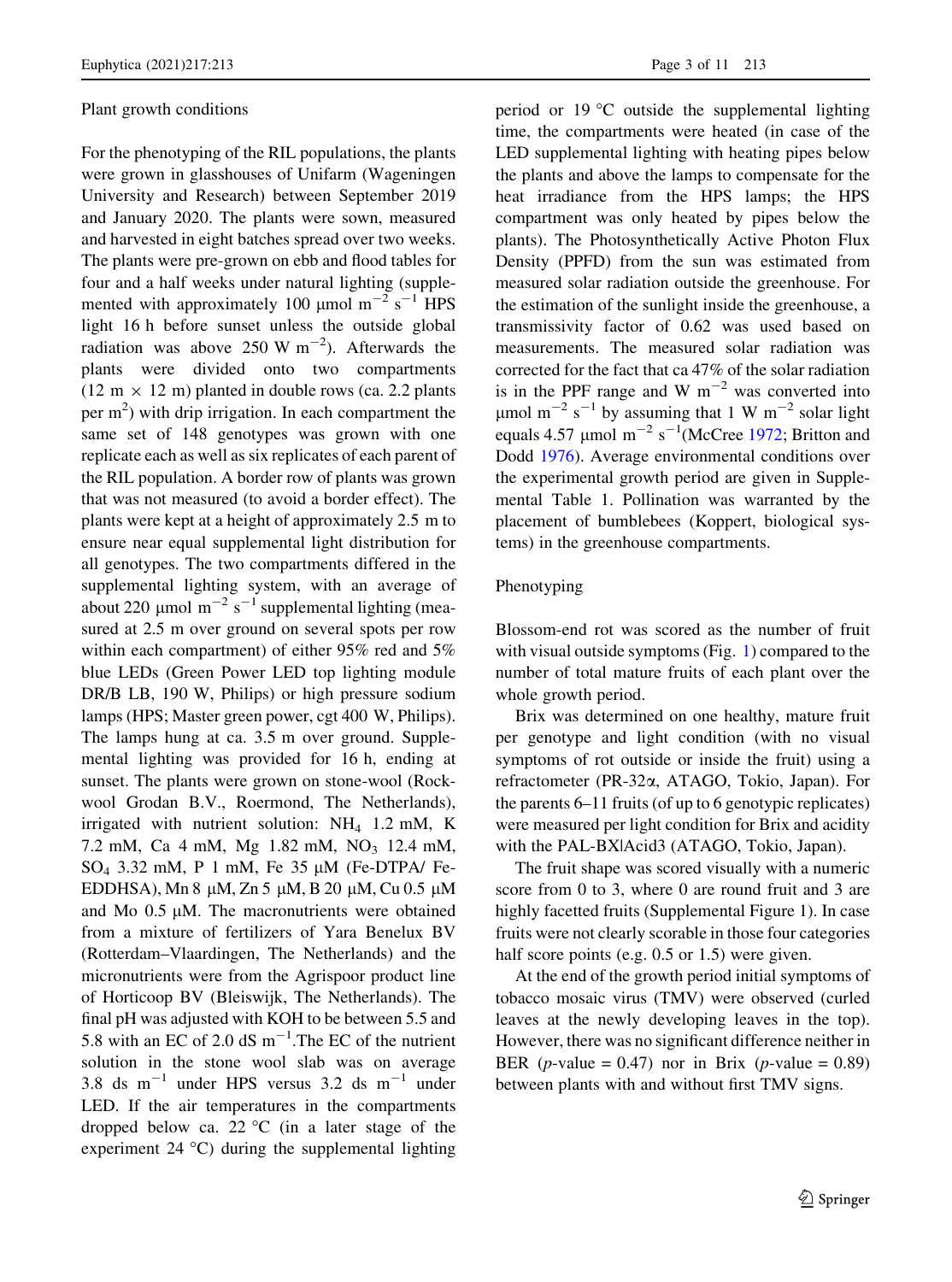<span id="page-3-0"></span>

Fig. 1 Different stages of BER. (Examples of fruit with different severities of BER. The upper two fruits in the image show the parents 'Ailsa Craig' and 'Kentucky Beefsteak', and the following fruits are from RILs. The shown BER severity is

Statistical analysis

If not otherwise indicated, the statistical analysis was done using the basic statistics of R (version 3.5.0; [www.r-project.org](http://www.r-project.org)). Normality was tested with a Shapiro test and consecutively equal variance between both light conditions with an F-test. The Brix values of the RILs were normally distributed and showed equal variance between samples from the two light conditions. For this trait a paired t-test was used to test for light environment effects. For all other traits a Wilcox rank sum test was performed, as the difference of the pairs was not symmetrically distributed around the median of the pair-average and therefore did not fulfil the requirement for a signed rank sum test. The reciprocal cross group effect was tested per lightcondition. To test the environmental effect on the LED-specific QTL for Brix, an ANOVA was performed with the Car-package in R (version 3.0–0; Fox and Weisberg [2019](#page-9-0)). In this model, the allele scores at the peak marker of the QTL on chromosome 6 and the light conditions were interacting factors and the

not representative for the respective genotypes. They are just shown exemplary. On the damaged tissue of some fruits fungi started to grow)

marker alleles of the QTL on chromosome 2 as additive factor. A post hoc Tukey test on the four haplotype groups (two parental alleles at QTL on chr. 2 and chr. 6) was done with the package Agricolae (version 1.3–2; De Mendiburu [2020](#page-10-0)). Average values in the text are, if not otherwise indicated, shown with their standard error of the mean. All graphics were made in R, using the basic functions or with the package ggplot2 (version 3.0.0; Wickham [2016\)](#page-10-0) or R/qtl (Broman et al. [2003](#page-9-0)). The genetic map was re-calculated for the RIL population based on the marker order provided by the company and a single QTL analysis was done with the package R/qtl (Broman et al. [2003](#page-9-0)), following Bowman and Sen ([2009\)](#page-9-0). This QTL analysis was done separately for the plants grown under HPS or LED light. For fruit form and percentage BER nonparametric interval mapping function was used with a LOD score threshold determined based on 1000 permutations. For Brix, the parametric QTL analysis was done with the in R/qtl implemented multiple imputation method (Sen and Churchill [2001\)](#page-10-0). The LOD score threshold was calculated based on 1000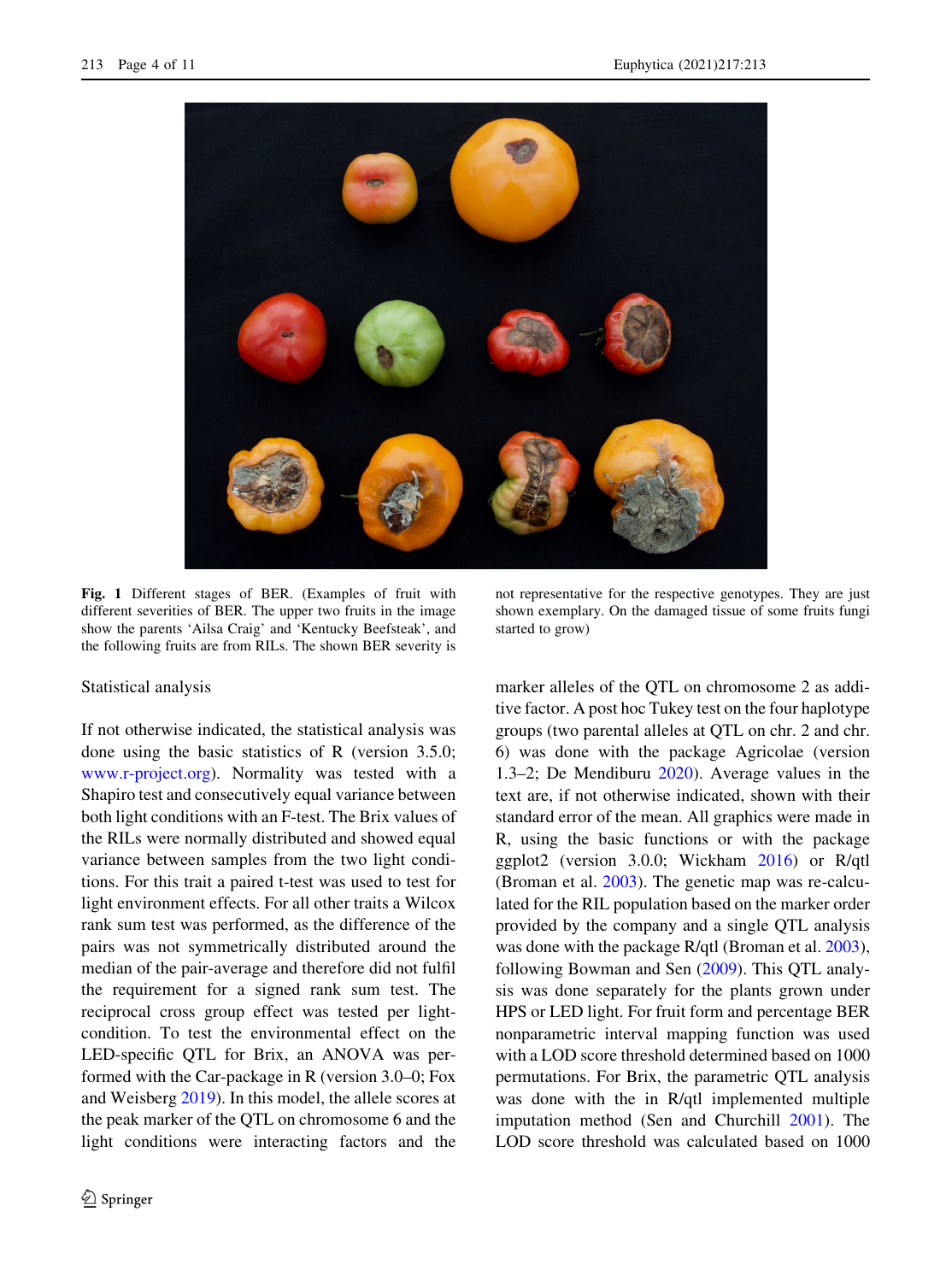permutations with 300 imputations for the estimation of the genotype probabilities. The explained variance of the QTL was estimated for all traits with the multiple imputation method. The size of the QTL regions were determined by an approximate 95% Bayes credible interval (expanded to the closest markers). The number of candidate genes was predicted based on the SL2.5 tomato gene model using the tool Jbrowse of the Sol genomics network (solgenomics.net).

### **Results**

#### BER under LED versus HPS supplemental lighting

Under LED slightly fewer plants were affected by BER; 20 out of 150 genotypes showed no or only up to 5% of BER while under HPS that were 32 genotypes (Fig. [2](#page-5-0)a). Of those genotypes showing BER, the percentage of fruits affected by BER (averaged over the genotypes) was  $35\% \pm 2\%$  under LED light while this was  $41\% \pm 2\%$  under HPS light. This difference was of low statistical significance though ( $p$ -value = 0.08). Considering the parents alone, there was no significant difference in the percentage of BER between them  $(p > 0.8)$  and although the BER was lower in both parents in LED light the difference between the conditions was not significant ( $p > 0.1$ ). There was no marked difference between the reciprocal cross group of the RILs that contrasted regarding the maternally inherited plastids (in HPS  $p = 0.14$ , in LED  $p = 0.04$ ). A QTL analysis for the percentage of BER per genotype revealed a QTL on chromosome 11 at 8.3 Mb (genome version SL2.5), present under both light conditions (Fig. [2](#page-5-0)b), explaining 11% or 12% (HPS or LED) of the variance. Genotypes with an Ailsa Craig allele at the QTL had on average  $27\% \pm 3\%$  BER while genotypes with a Kentucky Beefsteak allele had  $45\% \pm 3\%$  BER under HPS light  $(20\% \pm 3\% \text{ vs. } 37\% \pm 3\% \text{ under LED})$ . Because the closest flanking markers around the peak QTL are further apart, the approximate 95% Bayes credible interval of the QTL on chromosome 11 spans a region from ca 5.2 to 52.6 Mb (with about 1300 annotated gene models). Therefore, a speculation of candidate genes is not done at this point.

#### Brix under LED versus HPS supplemental lighting

Brix and acidity were measured in the parents of the RIL population. The largest difference between the light conditions was found for the Brix value in the parent 'Ailsa Craig' with  $4.9 \pm 0.28$  under HPS light and  $3.8 \pm 0.08$  under LED light (p-value of 0.004). The acidity did hardly change between the conditions in the two genotypes, it may be slightly lower under HPS light for the parent 'Kentucky Beefsteak' (p-value of 0.049; Supplemental Figure 2).

The Brix was scored for all RILs of the A  $\sim K$ population under HPS and LED light. On average the Brix was lower in the RILs growing under LED supplemental lighting, with  $3.42^{\circ}Bx \pm 0.04$ , than under HPS supplemental lighting, with  $3.84^{\circ}Bx \pm$ 0.04 (Fig. [3](#page-6-0)a). The difference between the two light conditions was significant ( $p$ -value  $\lt$  0.001). There was no significant difference in Brix between the two reciprocal cross groups (in HPS  $p = 0.08$ , in LED  $p = 0.35$ ). A QTL analysis revealed a QTL for Brix on chromosome 2 at 47.1 Mb under HPS and 43.5 Mb under LED (approximate 95% Bayes credible interval: 43.5 Mb/41.4 Mb to 50.5 Mb) that was present in both lighting conditions explaining ca. 20% of the explained variance. For the plants grown under LED supplemental lighting there was an additional QTL on chromosome 6 at 44.6 Mb (Fig. [3](#page-6-0)b; ca. 26% explained variance; approximate 95% Bayes credible interval: 43.7–47.1 Mb). An ANOVA model showed that this QTL on chromosome 6 is indeed LED specific, with a significant peak marker by light environment interaction ( $p = 0.035$ ). Genotype groups with a combination of 'Ailsa Craig' alleles at the QTL on chromosome 2 and 'Kentucky Beefsteak' alleles on chromosome 6 had the highest average Brix value with  $3.93^{\circ}Bx \pm$ 0.07 which differed from the other three haplotype groups significantly at  $p < 0.05$ . This Brix value was similar to the average Brix value under HPS light.

## Fruit form

In the RIL population  $A \sim K$  the fruit form segregated between the rounder type of the parent 'Ailsa Craig' and facetted 'Kentucky Beefsteak' form. The fruit form was scored from 0 as round to 3 as highly faceted. There was a highly significant correlation between the fruit form in the two light treatments  $(T = 0.64, p < 0.001)$ . Most of the genotypes that did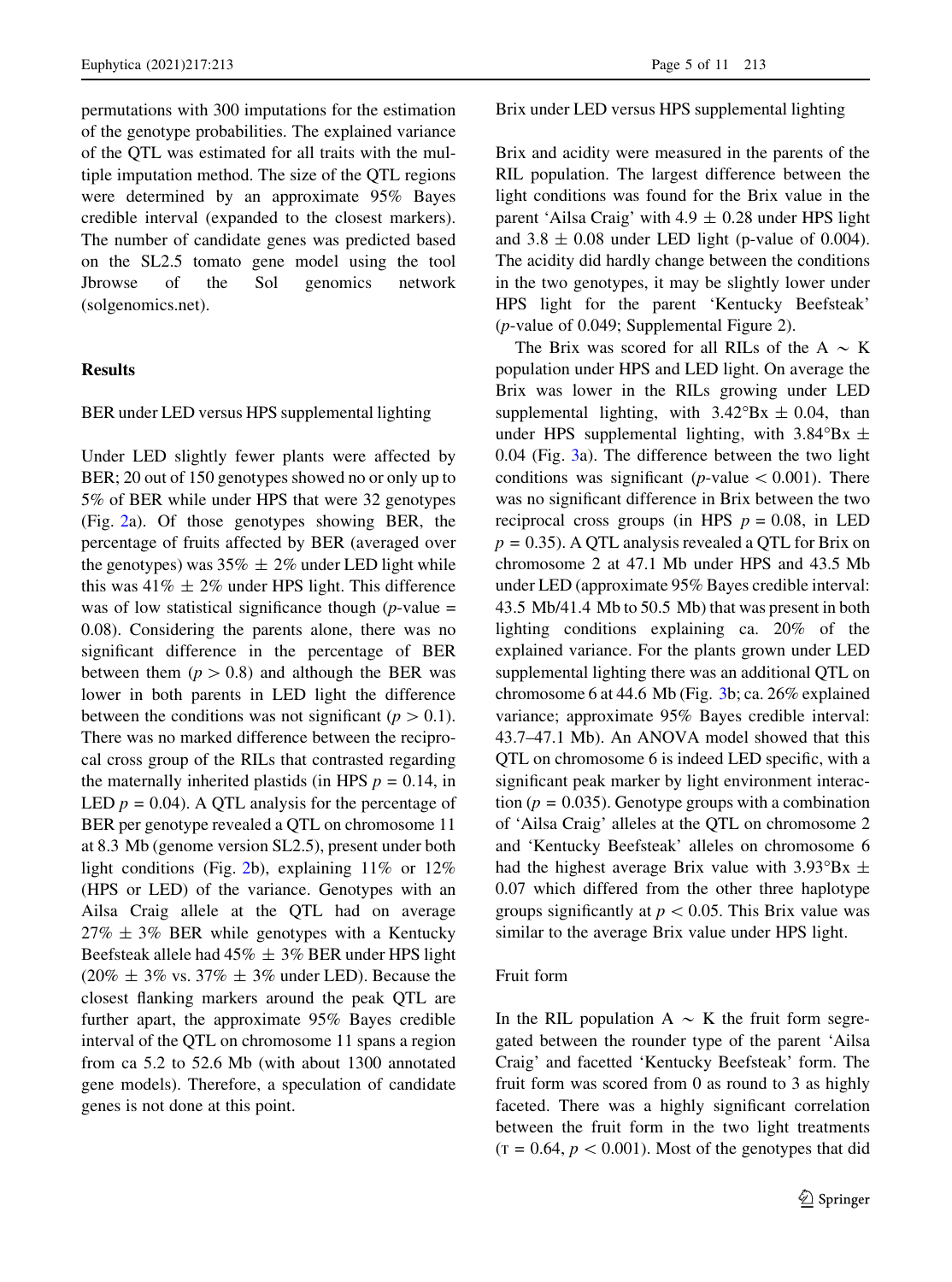<span id="page-5-0"></span>

#### Percentage of blossom end rot



Fig. 2 BER in the RIL population under HPS and LED light. a The histograms show the distribution of the BER percentage per genotype over all genotypes in HPS (red) and LED (blue) light (a; where the two histograms overlap the area is depicted in lilac). The BER percentage of the parents of the RIL population, 'Ailsa Craig' (thick arrows) and 'Kentucky Beefsteak' (thin

arrows), are indicated. b The LOD score of the QTL analysis for percentage of fruits with BER was done for both light conditions, HPS and LED supplemental lighting. The significance threshold for the LOD score is displayed as a horizontal dotted line

not have an identical fruit form score in HPS and in LED were assigned as in between two categories or maximal one score category different. We consider this as experimental noise and therefore a non-relevant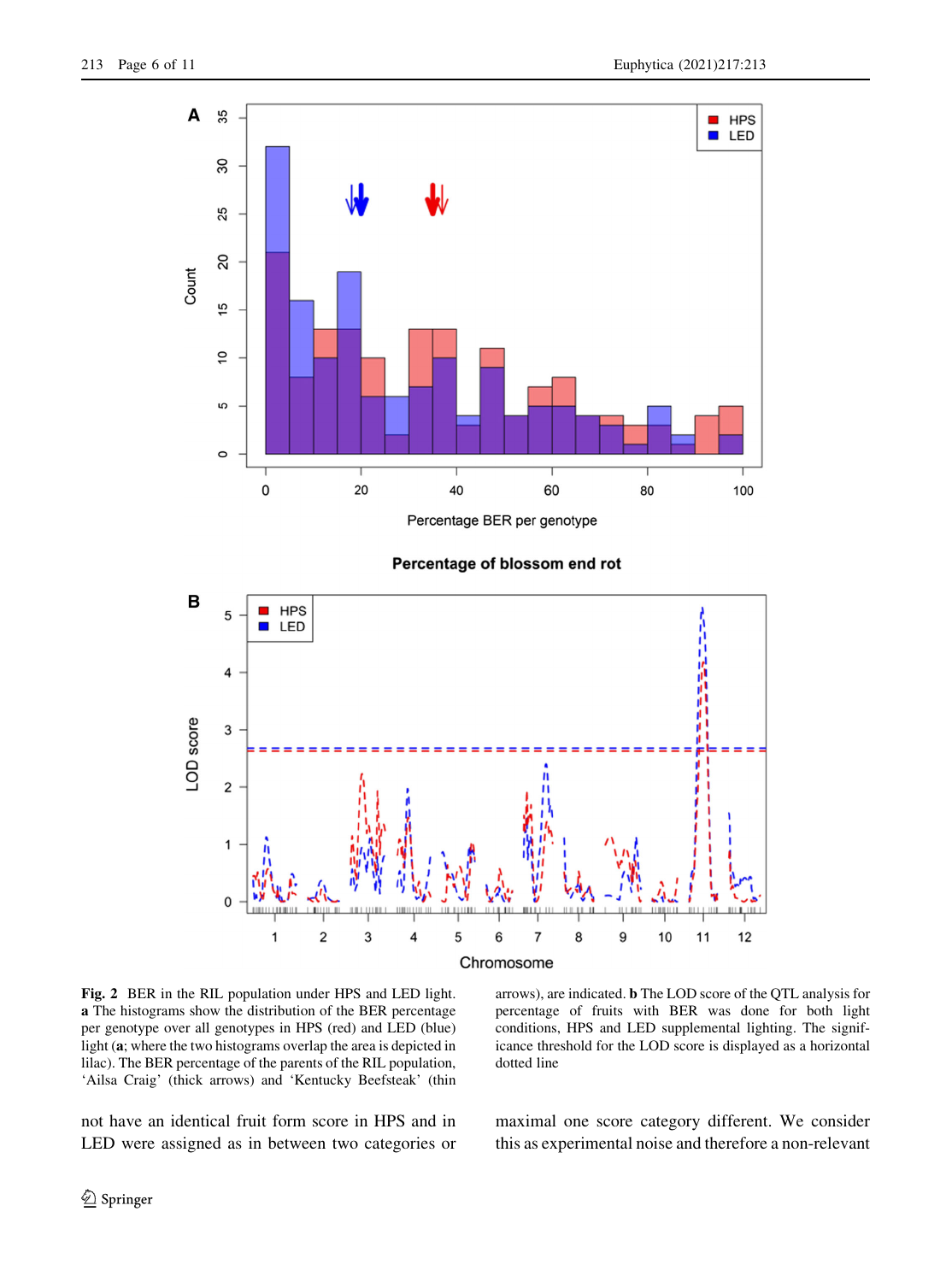<span id="page-6-0"></span>

Fig. 3 Brix in the RIL population under HPS and LED light. a. Histograms show the distribution of the Brix value over all genotypes in HPS and LED light, depicted in red or blue respectively. The Brix value of the parents of the RIL

difference. Therefore, we conclude that we did not find a significant effect of supplemental lighting on fasciation.

population, 'Ailsa Craig' (thick arrows) and 'Kentucky Beefsteak' (thin arrows), are indicated. b The QTL analysis shows differences in genetics for Brix between the light conditions, revealing a LED specific QTL on chromosome 6

QTL analysis was performed and a QTL with a high LOD score on chromosome 11 and a smaller one on chromosome 2 were identified for both light treatments (Supplemental Figure 3). The QTL span a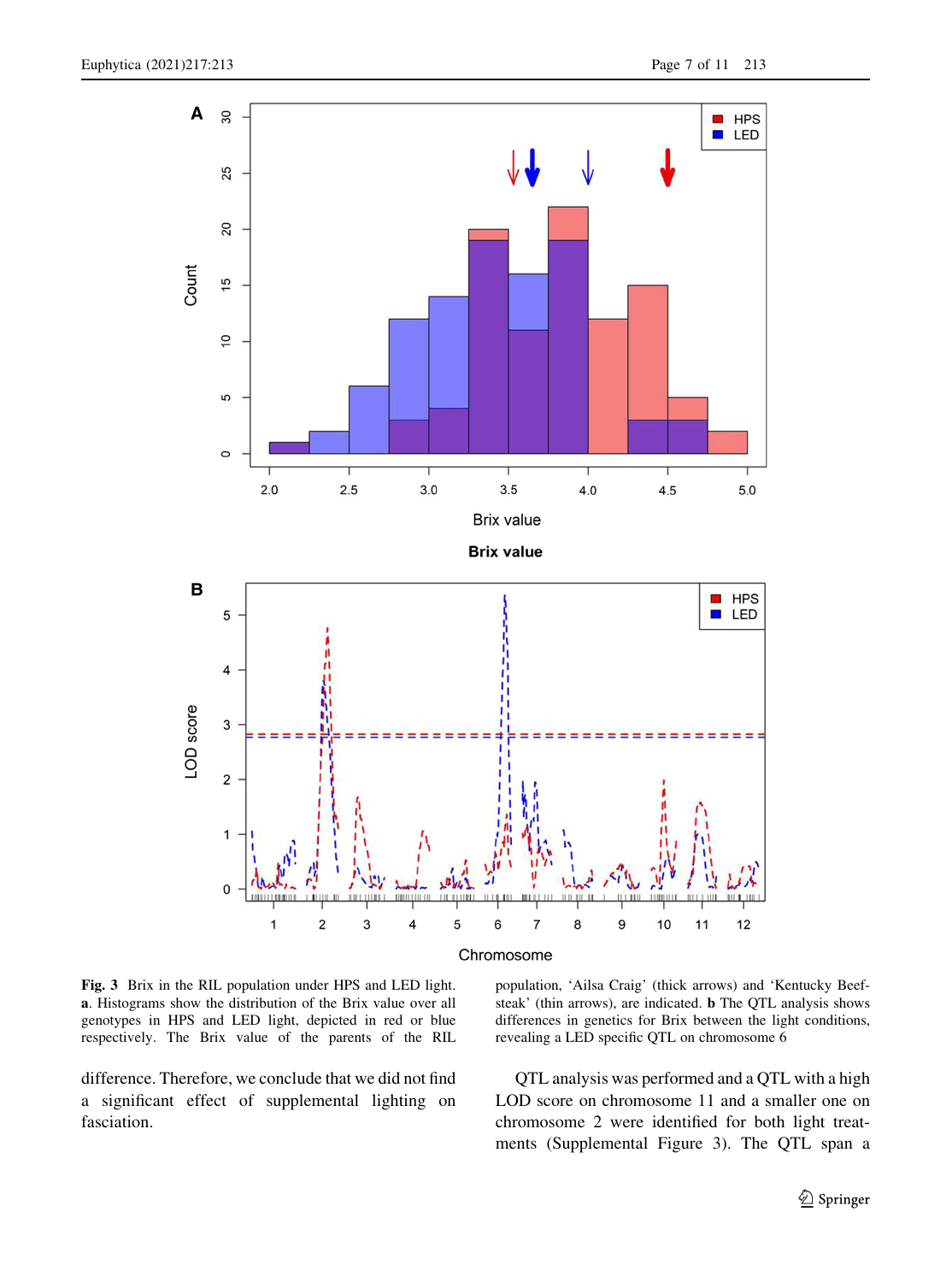region from ca. 54 to 56 Mb and 46 to 51 Mb, respectively.

There was no significant differences in fruit form between the two reciprocal cross groups  $(p$ -value = 0.81). Thus the plastids from either parent did not differ regarding their effect on fasciation.

# Discussion

We identified a novel QTL for blossom-end rot in tomato on chromosome 11. This QTL confirms previous observations (Ho et al. [1995\)](#page-9-0) that the disposition for BER is genetically controlled. In our population the right genetic selection could lead to about 20% less affected fruits. However, since there was no significant difference between the parents of the RIL population in BER, the genetic background seems to play a role as well. The only other genetic region described to influence BER in tomato is on chromosome 8: a Solanum pennellii introgression line on this chromosome showed ca. 5% BER compared to ca. 30% in the S. lycopersicum parent (Uozumi et al. [2012\)](#page-10-0). The QTL we discovered was present in both light conditions.

In the compartment with LED supplemental lighting we observed less BER compared to supplemental HPS. Lower far red lighting under the 95% red and 5% blue LEDs compared to the HPS lamps could be one factor (ca. 5% of far red light, 700–800 nm wavelength, was measured in the spectrum of the HPS lamps and hardly any detectable contribution in the LED lamps), though the mechanism underlying the light effect is not clear (Gruda and Tanny [2014](#page-9-0)). However, also other factors like canopy structure could play a role, as e.g. the internode length was smaller under LED light, and the stems of the plants were bending more outward (Supplemental Fig. 4). Also heat radiation (HPS lamps are warmer and heat plants more from above) could influence the microclimate favourably to reduce BER under LED compared to HPS supplemental lit compartment. Under HPS lamps there was more near infra-red and heat radiation on the plant which likely resulted in more transpiration (Dueck et al. [2012](#page-9-0)), and hence more water uptake. This may have led to the slightly higher EC found in the stone woll slabs in the HPS compartment. Higher EC was in other studies associated with a higher BER (Ieperen [1996](#page-9-0); Peet [2009](#page-10-0)). Mutwiwa et al [\(2008](#page-10-0)) found that blocking near infrared radiation lowered BER. They assumed that this effect is due to lowered temperature in the greenhouse and thereby lowered transpiration. Lower leaf transpiration could favour water and thereby calcium supply to the fruits and like this reduce BER (Balate et al. [2018\)](#page-9-0) instead of to the higher transpiring leaves.

On average the Brix in the compartment with LED light was lower than the one with HPS supplemental lighting. This is in contrast with findings of Park et al. [\(2016](#page-10-0)) who found no difference between those two supplemental lighting systems. Park et al. [\(2016](#page-10-0)) used LEDs with a different spectrum (Red Blue White: 7:2:1) and the supplemental lights extended the light period, 3 h extra light after sunset and 2 h before sunrise. In our study the supplemental lights were on for 16 h, adding depending on the day on average approximately 8 h of extra light before sunrise. The more extended light use in our setup may explain the difference between the experiments. In contrast to the LED lamps, the HPS lamps emit still a considerable amount of far red light which could be favouring a higher Brix (Kim et al. [2020\)](#page-9-0). Supplemental far red light was found to reduce tomato fruit water content and promote biomass allocation to reproductive organs (Kim et al. [2019](#page-9-0); Ji et al. [2020](#page-9-0)). However, the effect on Brix could also be caused indirectly by the light through a difference in plant temperature and transpiration. The presumably from increased transpiration resulting slightly higher EC in the stone wool slab under HPS lighting could result in a higher Brix of the fruit (Wu et al. [2004](#page-10-0)).

We report here on the first QTL for Brix, i.e. on chromosome 6, which was specifically identified in the LED light compartment. The parent of the RIL population, of which the allele confers a higher Brix in LED light, was 'Kentucky Beefsteak'. The parent, 'Kentucky Beefsteak', itself had a lower Brix than 'Ailsa Craig' but also showed less response to LED. Plants with a combination of 'Kentucky Beefsteak' at this locus and the 'Ailsa Craig' allele at the lightindependent QTL on chromosome 2 could reach the same level of Brix under LED as the average population had under HPS. This may be population dependent, however, our research indicates that breeding for Brix under LED light may be useful to keep identical quality under this new lighting environment. QTL for Brix on chromosome 2 (Lecomte et al. [2004](#page-9-0)) and 6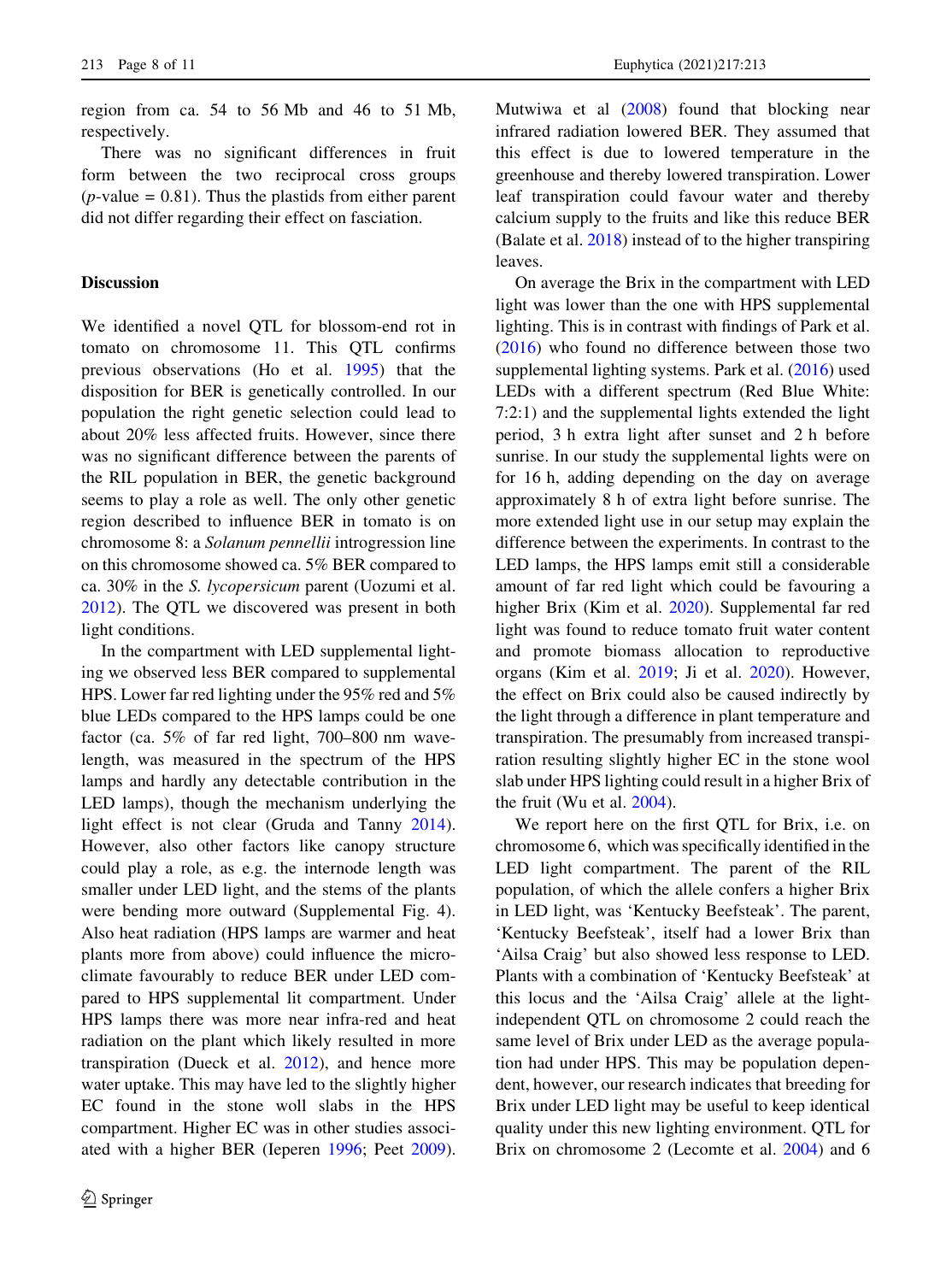(Paterson et al. [1990](#page-10-0)) were described before in other tomato genotypes. Therefore, it is possible that our findings do not only describe a rare allele but a more commonly present genetic basis.

Carbohydrate production is driven of course by photosynthesis and thereby the chloroplast genome could also influence Brix, so we also looked at plastid inherited genetic effects. However, neither BER nor Brix were significantly influenced in our population by the reciprocal cross group, so no significant differences were found between the effect from the maternally inherited plastids from the parents. Breeding for those traits may therefore be done independent of using a parent as mother or as father.

We detected QTL for fasciation of the fruits on chromosomes 2 and 11. This is consistent with earlier findings as the gene *locule number*  $(LC)$  is located on chromosome 2 and fasciated (FAS) on chromosome 11 (Rodríguez et al.  $2011$ ; Sacco et al.  $2015$ ).

Due to the size and time of the experiment, replications in different years were not feasible. Therefore, the environmental component of our experimental setup was not replicated, as all plants from the same light circumstances were grown together in one greenhouse at the same time. We therefore cannot rule out that our identified phenotypes could be different between years or significantly different between greenhouses (e.g. larger production greenhouses). Apart from the light treatments the glasshouse compartments were very comparable, as both greenhouse compartments were next to each other, being treated in the same way, and receiving the same incoming solar.

The shown genetic components for BER and the LED specific QTL for could be the start for following breeding programs.

# Conclusion

We showed a substantial reduction of the fruit quality traits Brix and BER in the greenhouse compartment with LED compared to HPS supplemental lighting. For both, Brix and BER, we identified involved genetic regions. Both genetic and environmental effects influenced the occurrence and severity of BER. Therefore, a combination of breeding and environmental approach to reduce BER seems a good strategy to reduce the future impact of this fruit

disorder. For Brix the genetic basis in our experiment was depending on the light condition. Our data suggests that breeding for plants with a higher Brix specifically under LED light growing conditions may be possible.

Acknowledgements We thank Cees Schuit, Joost Baars, Frank Millenaar, Corine de Groot, Céline C. S. Nicole, Maarten Verlaan, Maaike Wubs from the involved companies for discussions. We thank Nunhems for developing and genotyping of the RIL population and Signify for the LED lamps and the respective light plan. For help in the greenhouse we thank Maarten Peters, André Maassen, Sean Geurts, Geurt Versteeg, Ad Hermsen and Rohan van Genderen. We further thank for advise and help the following colleagues at Wageningen University & Research: Fien Meijer-Dekens, Jasper Vermeulen, Maarten Wassenaar, Johan Bucher, Julia van Oord, Nicole Trefflich-Luit, Joke Oosterkamp, Herman Meurs, Anton Vels, Erik Schuiling and Tijmen Kerstens.

Author contributions Aina Prinzenberg planned, conducted and analysed the RIL experiments and wrote the first draft of the manuscript; Hanneke van der Schoot helped with the planning of the RIL experiments and the measurements; Leo Marcelis, Richard Visser, Ep Heuvelink and Henk Schouten initiated the project and contributed with discussions. All authors contributed to varying degrees in the writing of the manuscript.

Funding Funded by the Netherlands Organisation of Scientific Research (NWO): project number 14211. This research is part of the NWO- Toegepaste en Technische Wetenschappen (TTW) "LED it be 50%" program, supported by Bejo Zaden B.V., Glastuinbouw Nederland, Nunhems Netherlands B.V. (BASF), Rijk Zwaan Nederland B.V. and Signify B.V.

Availability of data and material Raw data in made available.

## **Declartions**

Conflict of interest There are no conflicts of interest.

Open Access This article is licensed under a Creative Commons Attribution 4.0 International License, which permits use, sharing, adaptation, distribution and reproduction in any medium or format, as long as you give appropriate credit to the original author(s) and the source, provide a link to the Creative Commons licence, and indicate if changes were made. The images or other third party material in this article are included in the article's Creative Commons licence, unless indicated otherwise in a credit line to the material. If material is not included in the article's Creative Commons licence and your intended use is not permitted by statutory regulation or exceeds the permitted use, you will need to obtain permission directly from the copyright holder. To view a copy of this licence, visit <http://creativecommons.org/licenses/by/4.0/>.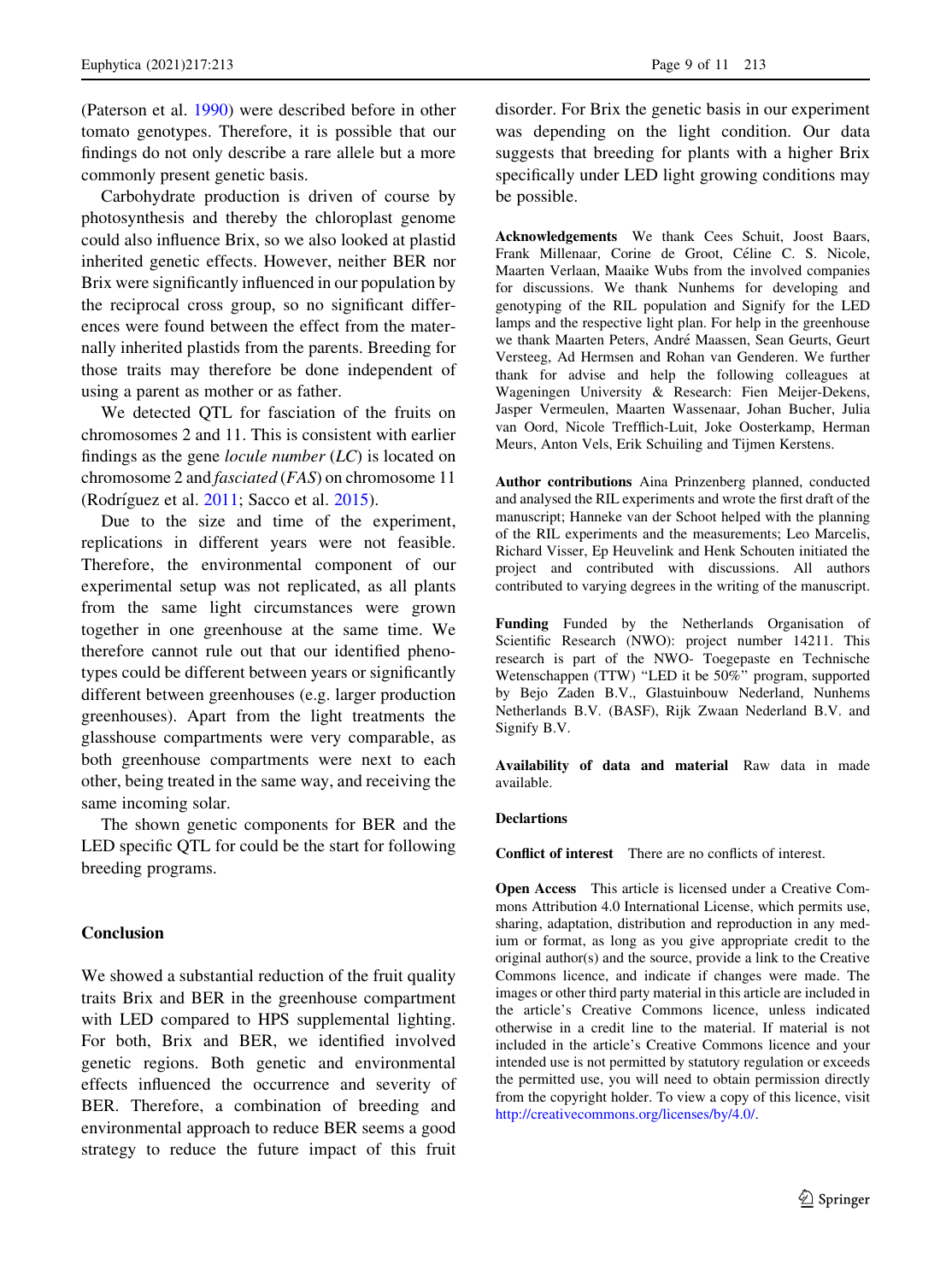#### <span id="page-9-0"></span>References

- Adams P, Ho LC (1993) Effects of environment on the uptake and distribution of calcium in tomato and on the incidence of blossom-end rot. Plant Soil 154:127–132
- Balate CA, de Souza DC, Resende LV et al (2018) Effect of abscisic acid on the calcium content for controlling blossom-end rot in tomato under water stress. Pesqui Agropecu<br>Trop 48:414-419. https://doi.org/10.1590/198348:414–419. [https://doi.org/10.1590/1983-](https://doi.org/10.1590/1983-40632018v4852048) [40632018v4852048](https://doi.org/10.1590/1983-40632018v4852048)
- Baxter CJ, Carrari F, Bauke A et al (2005) Fruit carbohydrate metabolism in an introgression line of tomato with increased fruit soluble solids. Plant Cell Physiol 46:425–437. <https://doi.org/10.1093/pcp/pci040>
- Britton CM, Dodd JD (1976) Relationships of photosynthetically active radiation and shortwave irradiance. Agric Meteorol 17:1–7. [https://doi.org/10.1016/0002-](https://doi.org/10.1016/0002-1571(76)90080-7) [1571\(76\)90080-7](https://doi.org/10.1016/0002-1571(76)90080-7)
- Broman K, Sen S (2009) A Guide to QTL Mapping with R/qtl. Springer-Verlag, New York
- Broman KW, Wu H, Sen S, Churchill GA (2003) R/qtl: QTL mapping in experimental crosses. Bioinformatics 19:889–890. [https://doi.org/10.1093/bioinformatics/](https://doi.org/10.1093/bioinformatics/btg112) [btg112](https://doi.org/10.1093/bioinformatics/btg112)
- Djangsou H, Francia E, Ronga D, Buti M (2019) Blossom endrot in tomato (Solanum lycopersicum L.): a multi-disciplinary overview of inducing factors and control strategies. Sci Hortic 249:49–58. [https://doi.org/10.1016/j.scienta.](https://doi.org/10.1016/j.scienta.2019.01.042) [2019.01.042](https://doi.org/10.1016/j.scienta.2019.01.042)
- Dueck TA, Janse J, Eveleens BA et al (2012) Growth of tomatoes under hybrid led and HPS lighting. Acta Hortic 952:335–342. [https://doi.org/10.17660/ActaHortic.2012.](https://doi.org/10.17660/ActaHortic.2012.952.42) [952.42](https://doi.org/10.17660/ActaHortic.2012.952.42)
- Dzakovich MP, Gómez C, Mitchell CA (2015) Tomatoes grown with light-emitting diodes or high-pressure sodium supplemental lights have similar fruit-quality attributes. HortScience 50:1498–1502. [https://doi.org/10.21273/](https://doi.org/10.21273/HORTSCI.50.10.1498) [HORTSCI.50.10.1498](https://doi.org/10.21273/HORTSCI.50.10.1498)
- Fan M, Bie Z, Krumbein A, Schwarz D (2011) Salinity stress in tomatoes can be alleviated by grafting and potassium depending on the rootstock and K-concentration employed. Sci Hortic 130:615–623. [https://doi.org/10.1016/j.scienta.](https://doi.org/10.1016/j.scienta.2011.08.018) [2011.08.018](https://doi.org/10.1016/j.scienta.2011.08.018)
- Fox J, Weisberg S (2019) An R companion to applied regression, 3rd edn. SAGE Publications Inc, Thousand Oaks, USA (CA)
- Franco JA, Pérez-Saura PJ, Ndez JAF et al (1999) Effect of two irrigation rates on yield, incidence of blossom-end rot, mineral content and free amino acid levels in tomato cultivated under drip irrigation using saline water. J Hortic Sci Biotechnol 74:430–435. [https://doi.org/10.1080/](https://doi.org/10.1080/14620316.1999.11511132) [14620316.1999.11511132](https://doi.org/10.1080/14620316.1999.11511132)
- Gruda N, Tanny J (2014) Protected crops. Horticulture: plants for people and places, vol 1. Springer, Dordrecht, The Netherlands, pp 327–405
- Haydar AT, Islam RS (2007) Heterosis, combining ability and genetics for brix%, days to first fruit ripening and yield in tomato (Lycopersicon esculentum Mill.). Middle-East J Sci Res 2:128–131
- Helyes L, Lugasi A (2006) Formation of certain compounds having technological and nutritional importance in tomato fruits during maturation. Acta Aliment 35:183–193. [https://](https://doi.org/10.1556/aalim.35.2006.2.5) [doi.org/10.1556/aalim.35.2006.2.5](https://doi.org/10.1556/aalim.35.2006.2.5)
- Helyes L, Pék Z, Lugasi A (2008) Function of the variety technological traits and growing conditions on fruit components of tomato (Lycopersicon Lycopersicum L. Karsten). Acta Aliment 37:427–436. [https://doi.org/10.1556/](https://doi.org/10.1556/AAlim.2008.0010) [AAlim.2008.0010](https://doi.org/10.1556/AAlim.2008.0010)
- Helyes L, Lugasi A, Pék Z (2012) Effect of irrigation on processing tomato yield and antioxidant components. Turkish J Agric for 36:702–709. <https://doi.org/10.3906/tar-1107-9>
- Ho LC, Belda R, Brown M et al (1993) Uptake and transport of calcium and the possible causes of blossom-end rot in tomato. J Exp Bot 44:509–518. [https://doi.org/10.1093/](https://doi.org/10.1093/jxb/44.2.509) [jxb/44.2.509](https://doi.org/10.1093/jxb/44.2.509)
- Ho LC, Adams P, Li XZ et al (1995) Responses of Ca-efficient and Ca-inefficient tomato cultivars to salinity in plant growth, calcium accumulation and blossom-end rot. J Hortic Sci 70:909–918. [https://doi.org/10.1080/](https://doi.org/10.1080/14620316.1995.11515366) [14620316.1995.11515366](https://doi.org/10.1080/14620316.1995.11515366)
- Ho LC, Hand DJ, Fussell M (1999) Improvement of tomato fruit quality by calcium nutrition. Acta Hortic 481:463–468. <https://doi.org/10.17660/ActaHortic.1999.481.53>
- Ieperen WV (1996) Effects of different day and night salinity levels on vegetative growth, yield and quality of tomato. J Hortic Sci 71:99–111. [https://doi.org/10.1080/14620316.](https://doi.org/10.1080/14620316.1996.11515386) [1996.11515386](https://doi.org/10.1080/14620316.1996.11515386)
- Ikeda H, Kanayama Y (2015) Blossom-End Rot in Fruit Vegetables. Abiotic Stress Biology in Horticultural Plants. Springer, Tokyo, Japan, pp 117–126
- Ikeda H, Hiraga M, Shirasawa K et al (2013) Analysis of a tomato introgression line, IL8-3, with increased brix content. Sci Hortic 153:103–108. [https://doi.org/10.1016/j.](https://doi.org/10.1016/j.scienta.2013.02.006) [scienta.2013.02.006](https://doi.org/10.1016/j.scienta.2013.02.006)
- Ji Y, Ocaña DN, Choe D et al (2020) Far-red radiation stimulates dry mass partitioning to fruits by increasing fruit sink strength in tomato. New Phytol Press: [https://doi.org/10.](https://doi.org/10.1111/nph.16805) [1111/nph.16805](https://doi.org/10.1111/nph.16805)
- Kim H-J, Lin M-Y, Mitchell CA (2019) Light spectral and thermal properties govern biomass allocation in tomato through morphological and physiological changes. Environ Exp Bot 157:228–240. [https://doi.org/10.1016/j.](https://doi.org/10.1016/j.envexpbot.2018.10.019) [envexpbot.2018.10.019](https://doi.org/10.1016/j.envexpbot.2018.10.019)
- Kim H-J, Yang T, Choi S et al (2020) Supplemental intracanopy far-red radiation to red LED light improves fruit quality attributes of greenhouse tomatoes. Sci Hortic 261:108985. <https://doi.org/10.1016/j.scienta.2019.108985>
- Latifah E, Handoko MR (2020) The effects of rootstock and water logging duration on calcium absorption and the rotting of the bottom fruit (blossom end rot) of tomato plant (Solanum lycopersicun L.) cervo varieties. Russian J Agric Socio-Econ Sci 97:126–132. [https://doi.org/10.18551/](https://doi.org/10.18551/rjoas.2020-01.16) [rjoas.2020-01.16](https://doi.org/10.18551/rjoas.2020-01.16)
- Lecomte L, Saliba-Colombani V, Gautier A et al (2004) Fine mapping of QTLs of chromosome 2 affecting the fruit architecture and composition of tomato. Mol Breed 13:1–14. [https://doi.org/10.1023/B:MOLB.0000012325.](https://doi.org/10.1023/B:MOLB.0000012325.77844.0c) [77844.0c](https://doi.org/10.1023/B:MOLB.0000012325.77844.0c)
- Lo C, Manurung R, Rachmi Esyanti R (2014) Enhancement of lycopene and B-carotene production in cherry tomato fruits